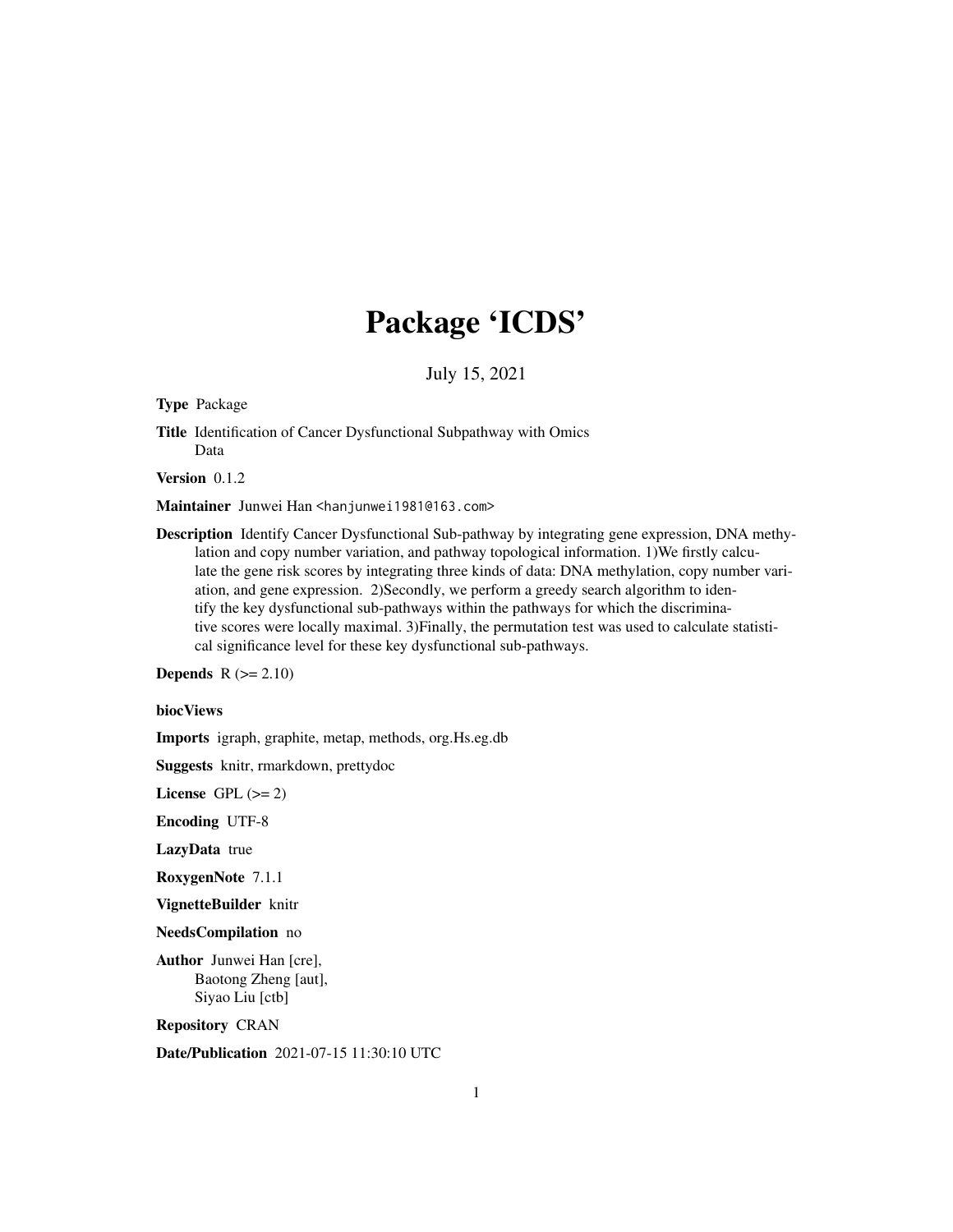## <span id="page-1-0"></span>R topics documented:

| Index | 13 |
|-------|----|

| ICDS-package | Identification of Cancer Dysfunctional Subpathway by integrating |
|--------------|------------------------------------------------------------------|
|              | DNA methylation, copy number variation, and gene expression data |

## Description

Identify Cancer Dysfunctional Subpathway by integrating gene expression, DNA methylation and copy number variation, and pathway topological information. 1)We firstly calculate the gene risk scores by integrating three kinds of data: DNA methylation, copy number variation, and gene expression. 2)Secondly, we perform a greedy search algorithm to identify the key dysfunctional subpathways within the pathways for which the discriminative scores were locally maximal. 3)Finally, the permutation test was used to calculate statistical significance level for these key dysfunctional subpathways.

combinep\_three *combinep\_three*

#### Description

'combinep\_three' combine three kinds of p-values,then,calculate z-score for them.

#### Usage

```
combinep_three(p1, p2, p3)
```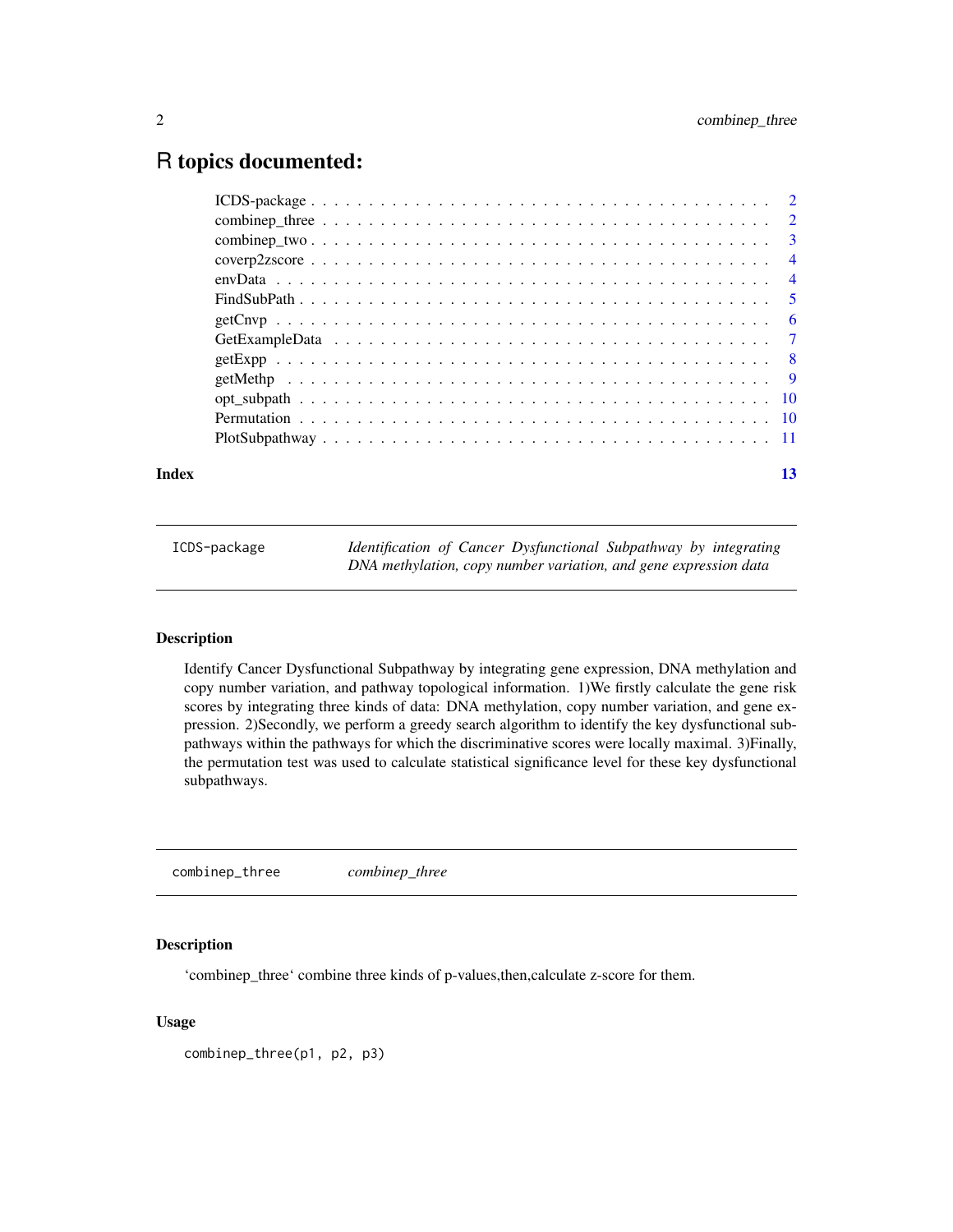## <span id="page-2-0"></span>combinep\_two 3

## Arguments

| D1             | the p-values or corrected p-values |
|----------------|------------------------------------|
| p <sub>2</sub> | the p-values or corrected p-values |
| p3             | the p-values or corrected p-values |

### Value

A numeric vector of z\_scores

#### Examples

```
exp.p<-GetExampleData("exp.p")
meth.p<-GetExampleData("meth.p")
cnv.p<-GetExampleData("cnv.p")
combinep_three(exp.p,meth.p,cnv.p)
```
combinep\_two *combinep\_two*

## Description

'combinep\_two' combine two kinds of p-values,then,calculate z-score for them.

## Usage

combinep\_two(p1, p2)

### Arguments

| p1 | A numeric vector of p-values or corrected p-values |
|----|----------------------------------------------------|
| p2 | A numeric vector of p-values or corrected p-values |

#### Value

A numeric vector of z\_scores

## Examples

```
exp.p<-GetExampleData("exp.p")
meth.p<-GetExampleData("meth.p")
combinep_two(exp.p,meth.p)
```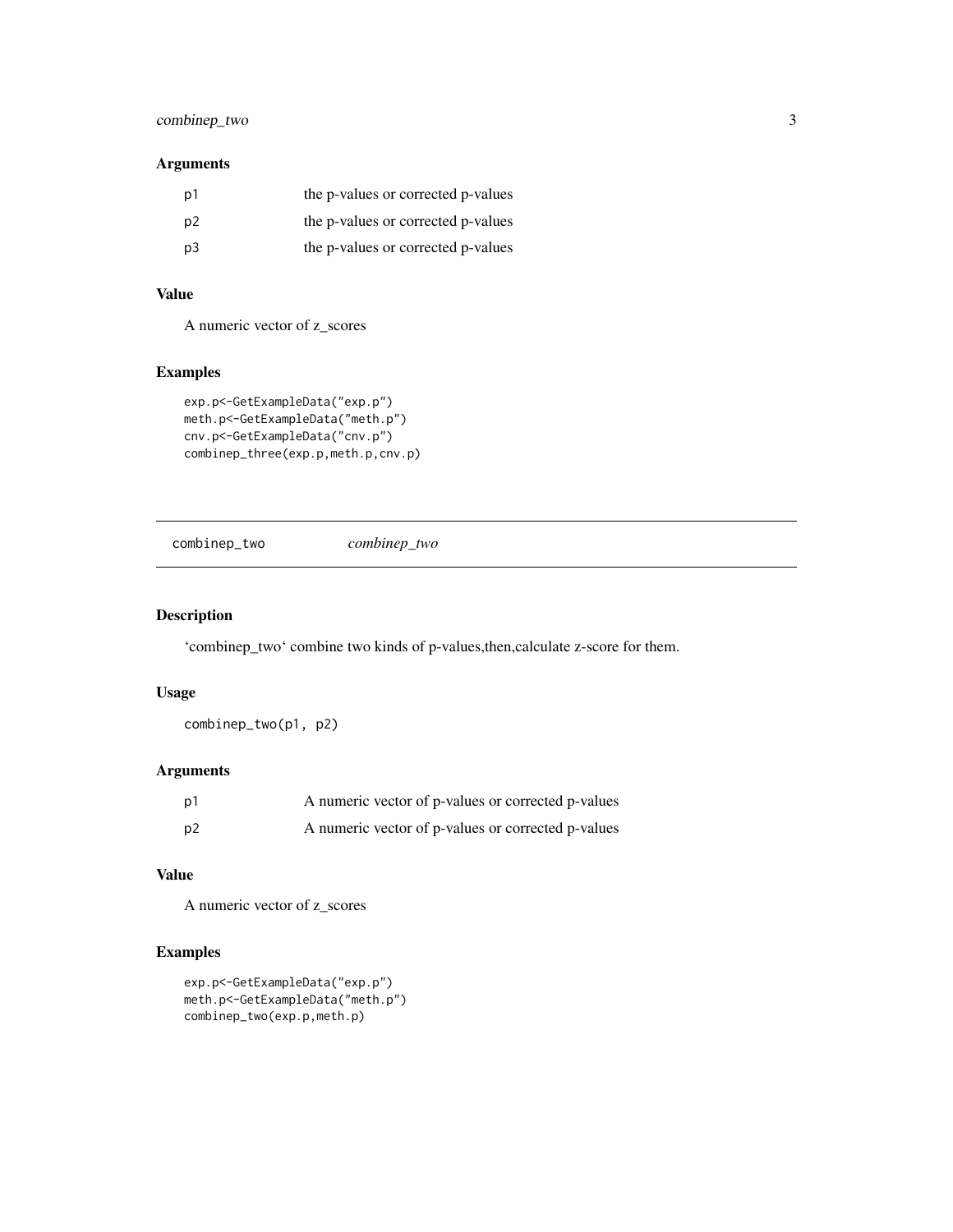<span id="page-3-0"></span>coverp2zscore *coverp2zscore*

#### Description

'coverp2zscore' calculate z-scores for p-values

## Usage

```
coverp2zscore(pdata)
```
#### Arguments

pdata A numeric vector of p-values or corrected p-values

#### Value

A numeric vector of z\_scores

#### Examples

```
exp.p<-GetExampleData("exp.p")
meth.p<-GetExampleData("meth.p")
cnv.p<-GetExampleData("cnv.p")
coverp2zscore(exp.p)
coverp2zscore(meth.p)
coverp2zscore(cnv.p)
```

| envData | The variables in the environment include an example expression pro-<br>file, an methylation profile, an copy number variation data, amplified<br>genes, deleted genes, A numeric vector of $z$ scores, p-values, A vec-<br>tor of 0/1s, indicating the class of samples, interested subpath-<br>ways, Optimized subpathway, and the statistical significance p value |
|---------|----------------------------------------------------------------------------------------------------------------------------------------------------------------------------------------------------------------------------------------------------------------------------------------------------------------------------------------------------------------------|
|         | and FDR for these optimal subpathways                                                                                                                                                                                                                                                                                                                                |

#### Description

Identify Cancer Dysfunctional Subpathway by integrating gene expression, DNA methylation and copy number variation, and pathway topological information. 1)We firstly calculate the gene risk scores by integrating three kinds of data: DNA methylation, copy number variation, and gene expression. 2)Secondly, we perform a greedy search algorithm to identify the key dysfunctional subpathways within the pathways for which the discriminative scores were locally maximal. 3)Finally, the permutation test was used to calculate statistical significance level for these key dysfunctional subpathways.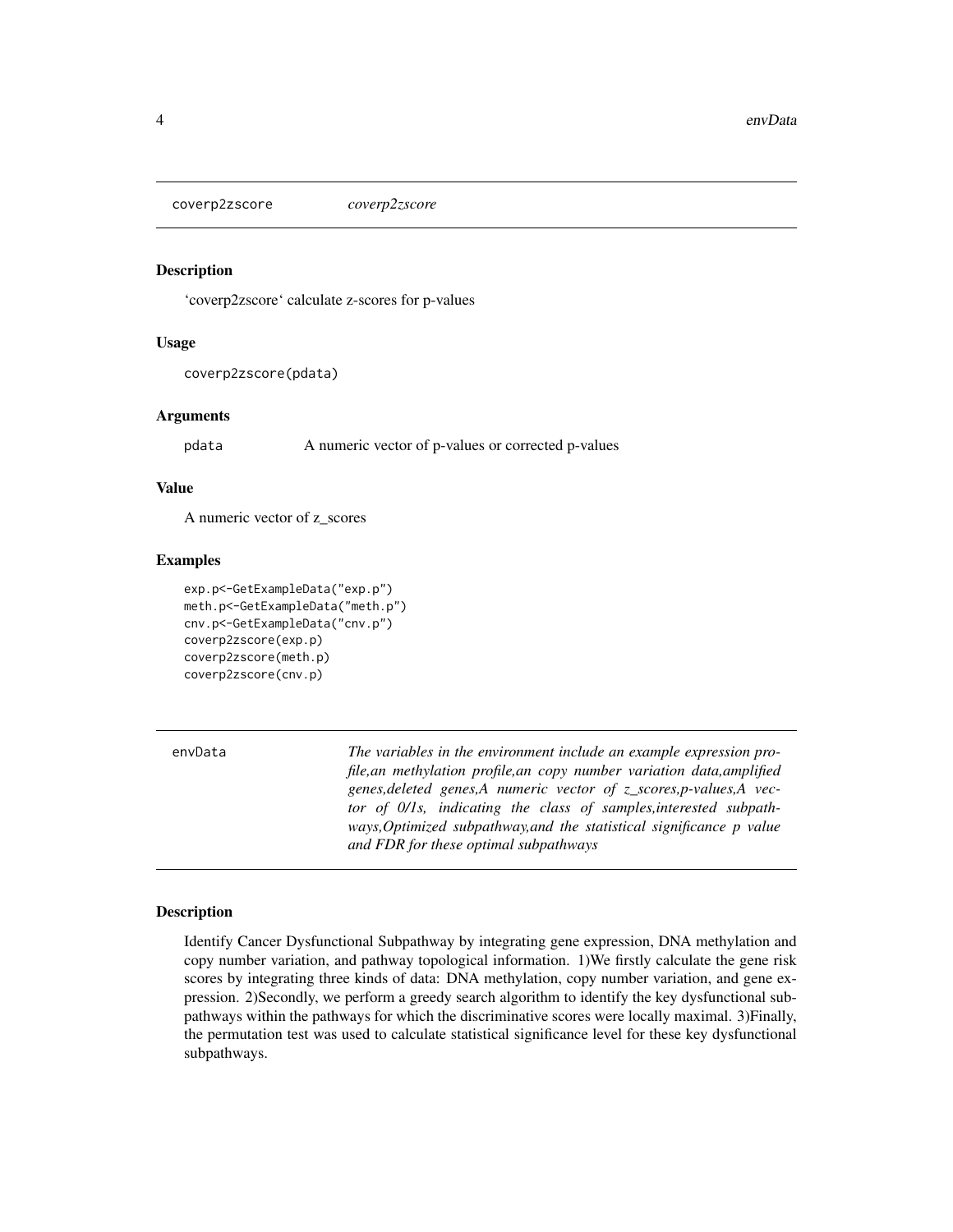#### <span id="page-4-0"></span>FindSubPath 5

## Format

An environment variable

## Details

The environment variable includes the variable exp\_data, meth\_data,cnv\_data,amp\_gene,del\_gene,zzz,exp.p,meth.p,cnv

## Author(s)

Junwei Han<hanjunwei1981@163.com>,Baotong Zheng<br/>stzheng1116@163.com>,Siyao Liu<liusiyao29@163.com>

FindSubPath *FindSubPath*

## Description

'FindSubPath' uses a greedy search algorithm to search for key subpathways in each entire pathway.

#### Usage

```
FindSubPath(
 zz,
 Pathway = "kegg",
 delta = 0.05,
 seed_p = 0.05,
 min.size = 5,
 out.F = FALSE,out.file = "Subpath.txt"
)
```
#### Arguments

| ZZ       | A numeric vector of z scores.                               |
|----------|-------------------------------------------------------------|
| Pathway  | The name of the pathway database.                           |
| delta    | Diffusion coefficient in each step of searching subpath.    |
| seed_p   | Define gene whose p-value smaller than seed p as seed gene. |
| min.size | The smallest size of subpathways.                           |
| out.F    | Logical, tell if output subpathways.                        |
| out.file | file name of subpathways.                                   |

#### Value

Key dysfunctional subpathways in each pathway, in which the risk score of the genes were significantly higher.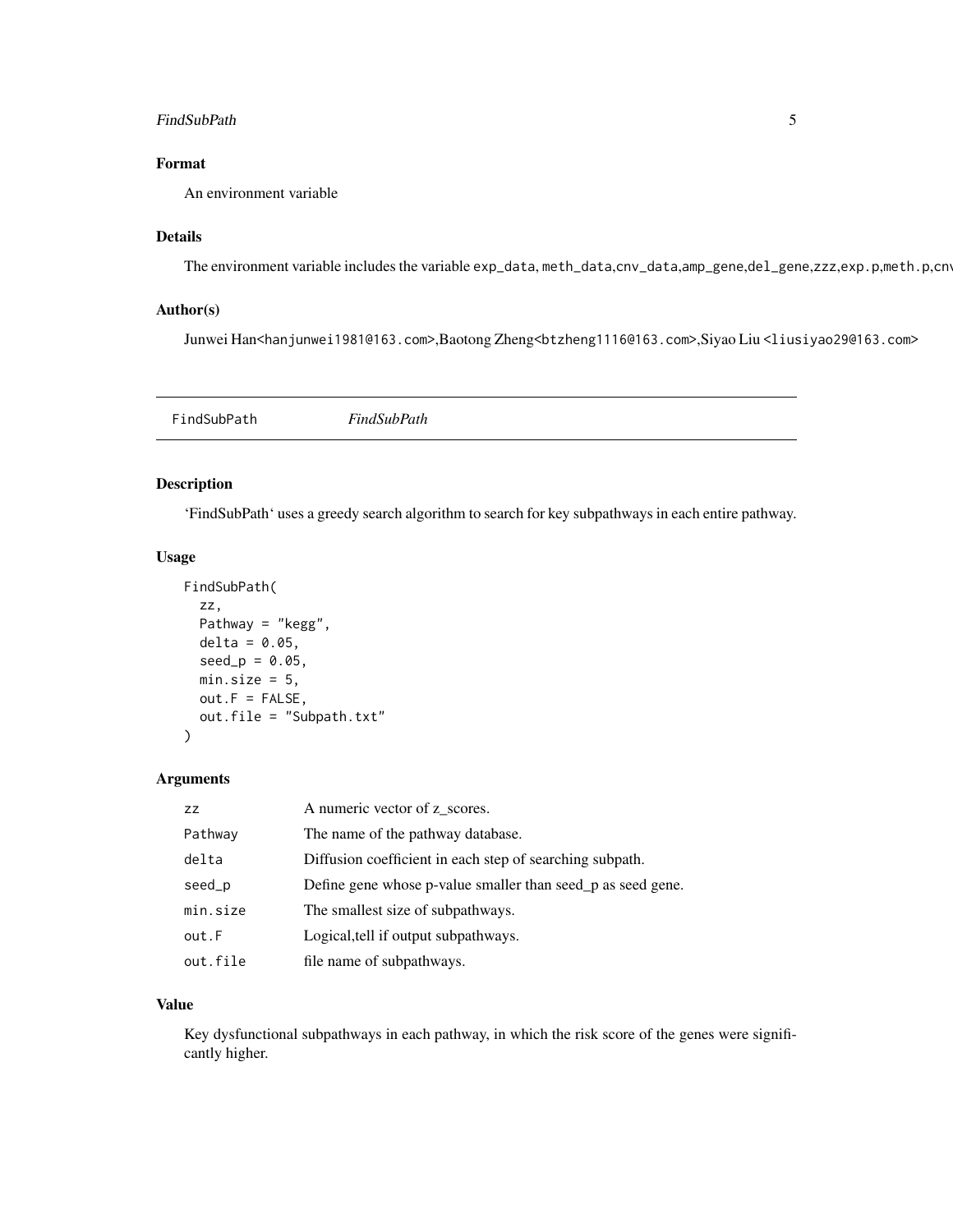6 getCnvp getCnvp getCnvp getCnvp getCnvp getCnvp getCnvp getCnvp getCnvp getCnvp getCnvp getCnvp getCnvp getCnvp getCnvp getCnvp getCnvp getCnvp getCnvp getCnvp getCnvp getCnvp getCnvp getCnvp getCnvp getCnvp getCnvp getC

## Examples

```
require(graphite)
zz<-GetExampleData("zzz")
k<-FindSubPath(zz)
```
getCnvp *getCnvp*

## Description

'getCnvp' perform t-test on copy number variation data

## Usage

```
getCnvp(
 exp_data,
 cnv_data,
  amp_gene,
 del_gene,
 p.addjust = TRUE,method = "fdr"
```
## )

#### Arguments

| exp_data | A data frame                                                                                        |
|----------|-----------------------------------------------------------------------------------------------------|
| cnv_data | Copy number variation data                                                                          |
| amp_gene | A vector of strings, the IDs of amplified genes.                                                    |
| del_gene | A vector of strings, the IDs of deleted genes.                                                      |
| p.adjust | Logical, tell if returns corrected p-values                                                         |
| method   | Correction method, which can be one of "holm", "hochberg", "hommel", "bon-<br>ferroni", "BH", "BY", |

## Details

cnv\_data is TCGA level4 data.if p.adjust=TRUE,return corrected p-values,if p.adjust=FALSE,return p-values

## Value

A numeric vector of p-values or corrected p-values

<span id="page-5-0"></span>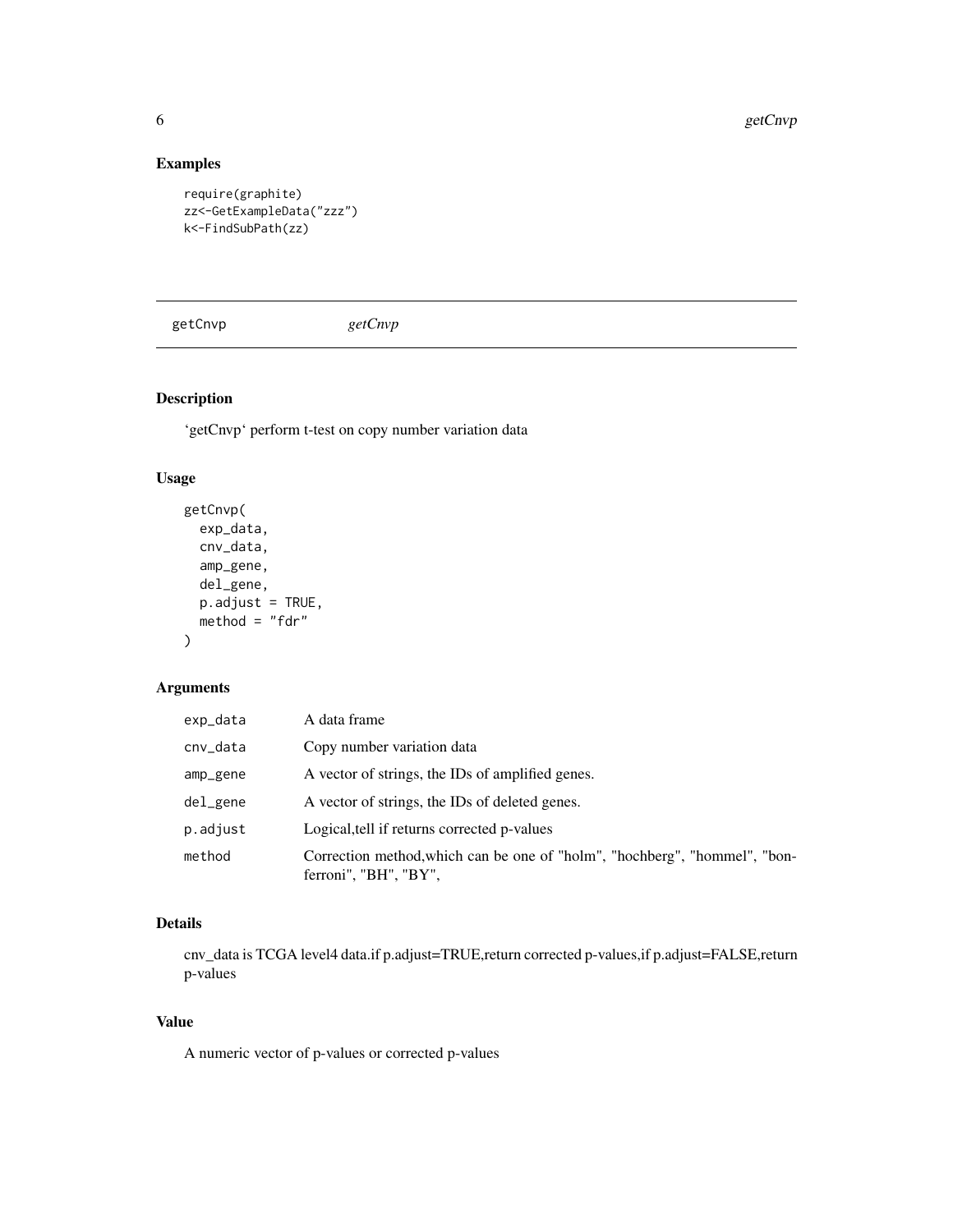## <span id="page-6-0"></span>GetExampleData 7

#### Examples

```
exp_data<-GetExampleData("exp_data")
meth_data<-GetExampleData("meth_data")
cnv_data<-GetExampleData("cnv_data")
amp_gene<-GetExampleData("amp_gene")
del_gene<-GetExampleData(("del_gene"))
getCnvp(exp_data,cnv_data,amp_gene,del_gene,p.adjust=FALSE,method="fdr")
```
GetExampleData *Get the example data*

## Description

Get the example data of test package for litte trials.

#### Usage

GetExampleData(exampleData)

#### Arguments

```
exampleData A character, should be one of "exp_data", "meth_data", "cnv_data", "amp_gene",
                  "del_gene" ,"label1","label2","zz","exp.p","meth.p","cnv.p"and "pathdata".
```
#### Details

The function getExampleData(ExampleData = "exp.p)") obtains a vector of lncRNAs confirmed to be related with breast cancer. The function getExampleData(ExampleData = "Profile") obtains the expression pr

#### References

Subramanian, A., Tamayo, P., Mootha, V.K., Mukherjee, S., Ebert, B.L., Gillette, M.A., Paulovich, A., Pomeroy, S.L., Golub, T.R., Lander, E.S. et al. (2005) Gene set enrichment analysis: a knowledgebased approach for interpreting genome-wide expression profiles. Proc Natl Acad Sci U S A, 102, 15545-15550.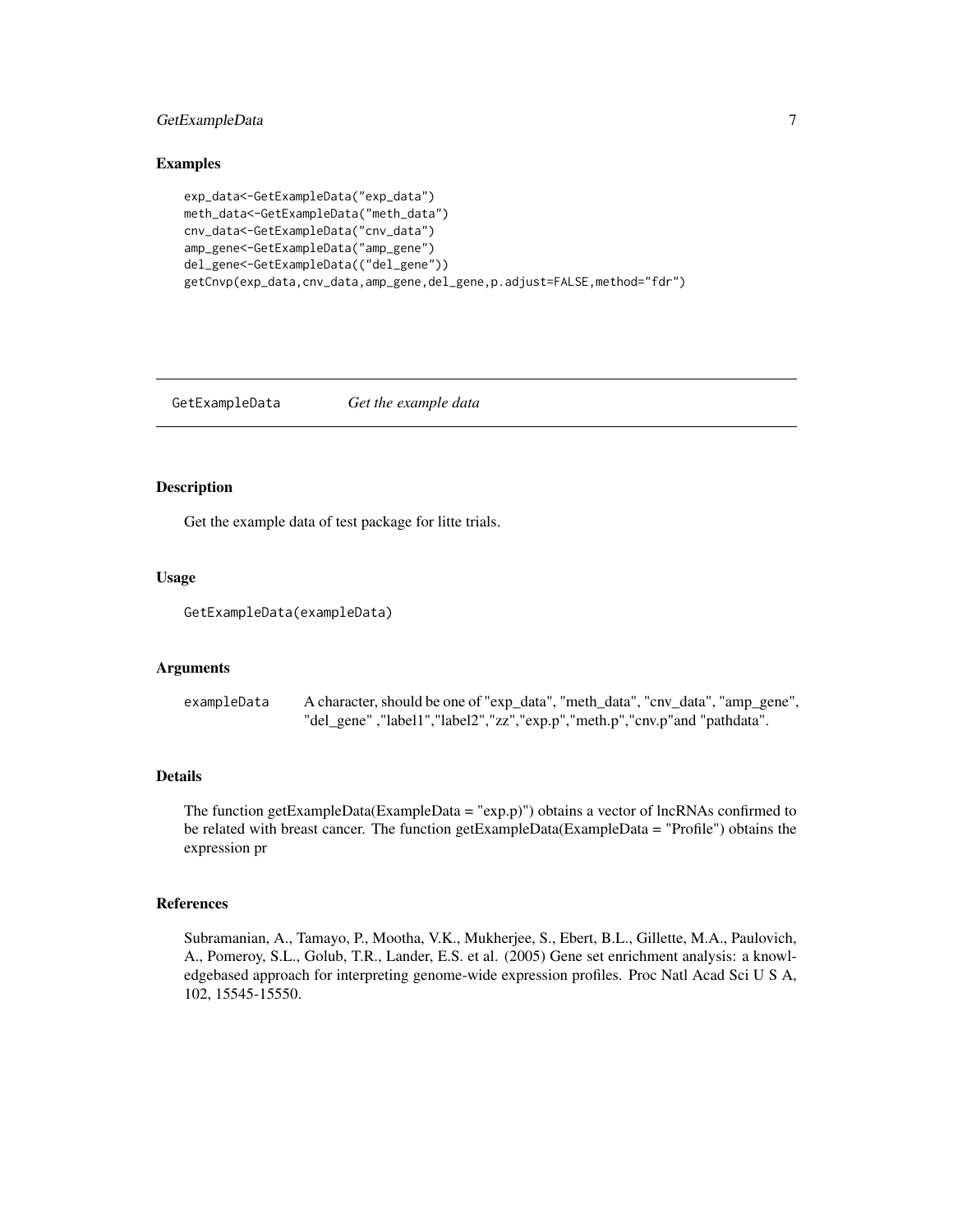<span id="page-7-0"></span>getExpp *getExpp*

## Description

'getExpp' perform t-test on Expression profile data

## Usage

```
getExpp(exp_data, label, p.adjust = TRUE, method = "fdr")
```
## Arguments

| exp_data | A data frame, the expression profile to calculate p-value for each gene, the row-<br>names should be the symbol of genes. |
|----------|---------------------------------------------------------------------------------------------------------------------------|
| label    | A vector of 0/1s, indicating the class of samples in the expression profile, 0<br>represents case, 1 represents control.  |
| p.adjust | Logical, tell if returns corrected p-values                                                                               |
| method   | Correction method, which can be one of "holm", "hochberg", "hommel", "bon-<br>ferroni", "BH", "BY",                       |

#### Details

For a given expression profile of two conditions, ICDS package provide t-test method to calculate pvalues or corrected p-values(if p.adjust=TRUE,return corrected p-values,if p.adjust=FALSE,return p-values.) for each genes. The row of the expression profile should be gene symbols and the column of the expression profile should be names of samples. Samples should be under two conditions and the label should be given as 0 and 1.

## Value

A numeric vector of p-values or corrected p-values

## Examples

```
profile<-GetExampleData("exp_data")
label<-GetExampleData("label1")
getExpp(profile,label,p.adjust=FALSE)
```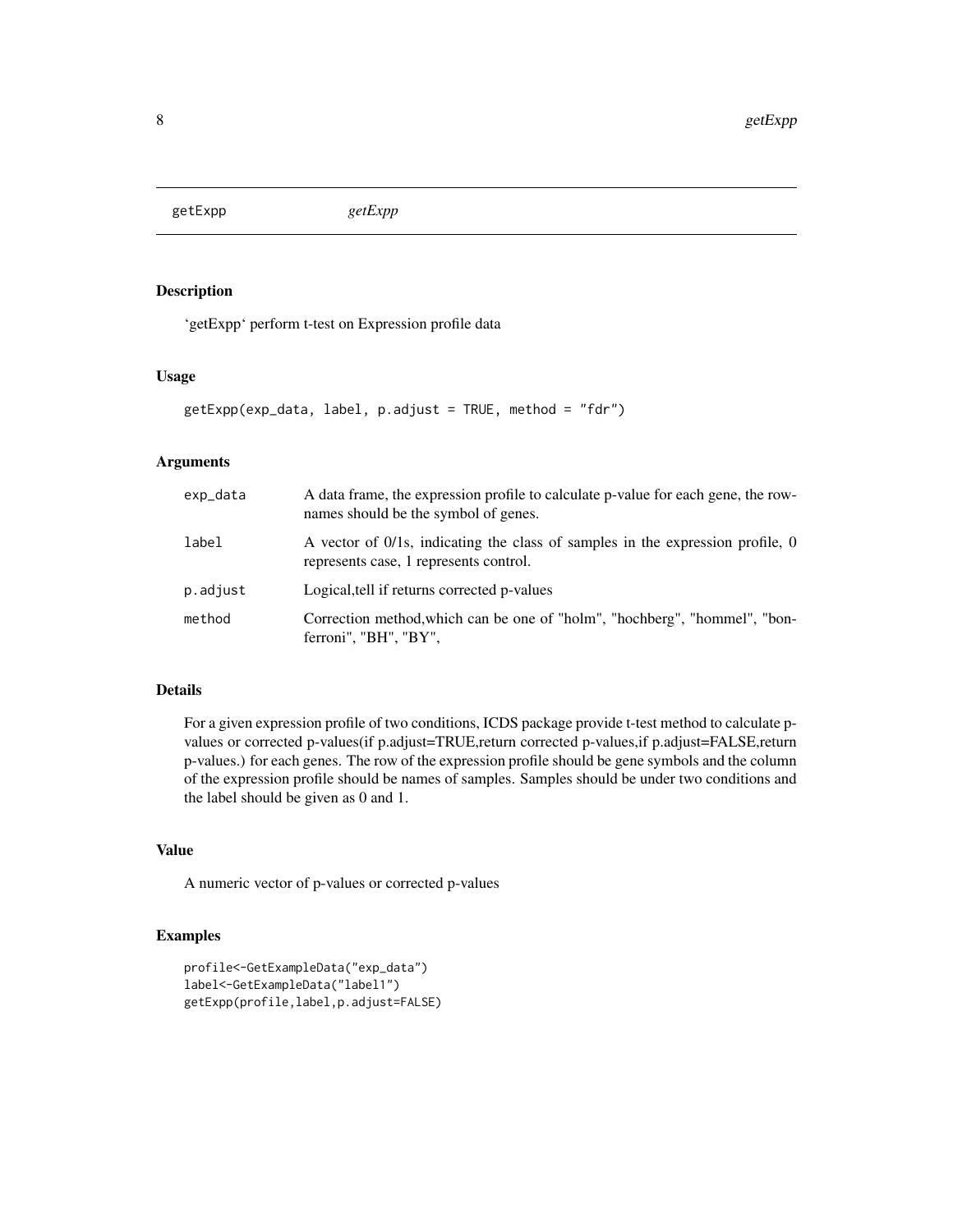<span id="page-8-0"></span>getMethp *getMethp*

#### Description

'getMethp' perform t-test on Methylation profile data

## Usage

```
getMethp(meth_data, label, p.adjust = TRUE, method = "fdr")
```
## Arguments

| meth_data | A data frame, the Methylation profile to calculate p-value for each gene, the<br>rownames should be the symbol of genes.        |
|-----------|---------------------------------------------------------------------------------------------------------------------------------|
| label     | label A vector of 0/1s, indicating the class of samples in the Methylation profile,<br>0 represents case, 1 represents control. |
| p.adjust  | Logical, tell if returns corrected p-values                                                                                     |
| method    | Correction method, which can be one of "holm", "hochberg", "hommel", "bon-<br>ferroni", "BH", "BY",                             |

#### Details

For a given Methylation profile of two conditions, ICDS package provide t-test method to calculate p-values or corrected p-values(if p.adjust=TRUE,return corrected p-values,if p.adjust=FALSE,return p-values.) for each genes. The row of the Methylation profile should be gene symbols and the column of the Methylation profile should be names of samples. Samples should be under two conditions and the label should be given as 0 and 1.

#### Value

A numeric vector of p-values or corrected p-values

#### Examples

```
profile<-GetExampleData("meth_data")
label<-GetExampleData("label2")
getMethp(profile,label,p.adjust=FALSE)
```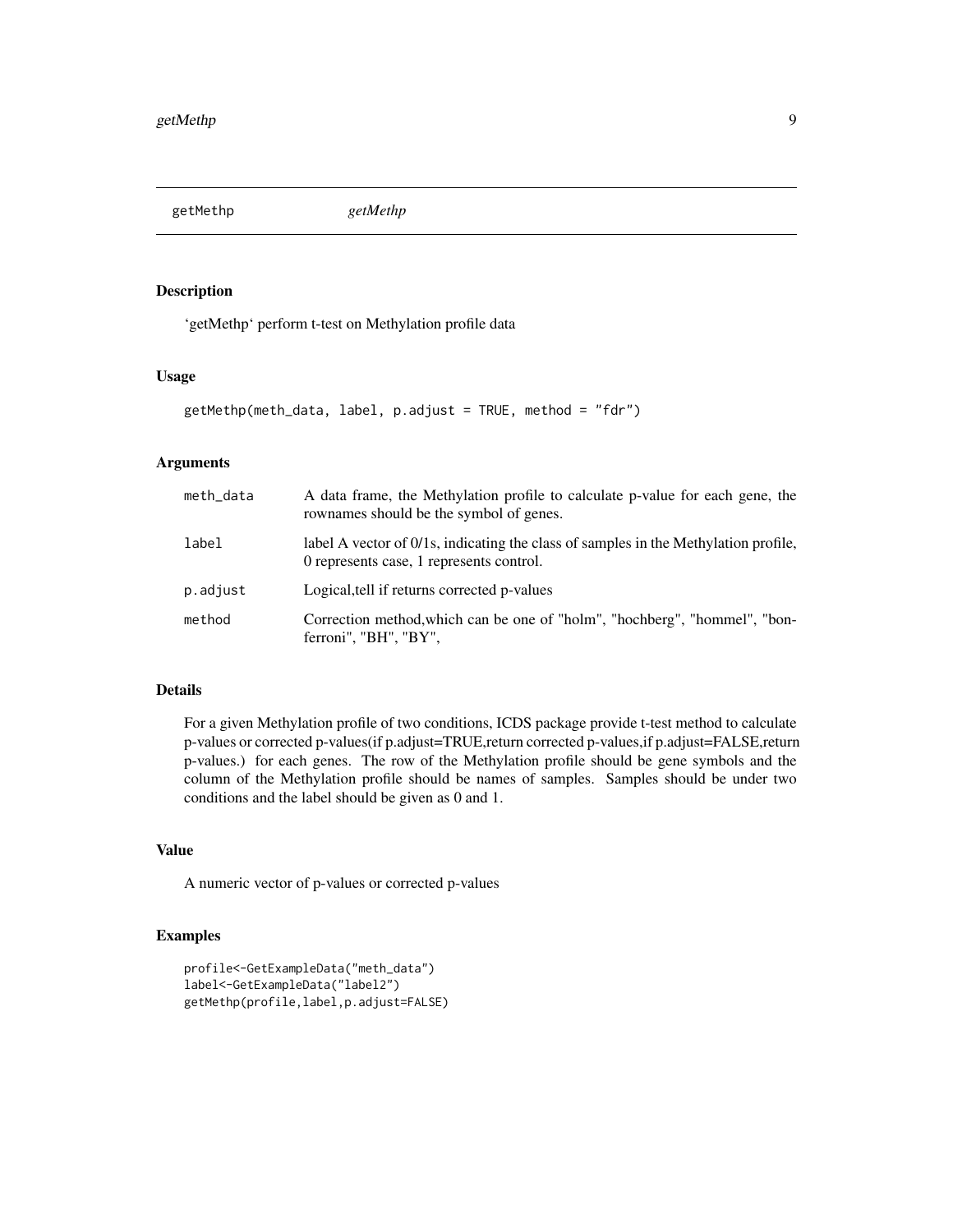<span id="page-9-0"></span>opt\_subpath *opt\_subpath*

#### Description

'opt\_subpath' Optimize interested subpathways.If the number of genes shared by the two pathways accounted for more than the Overlap ratio of each pathway genes,then combine two pathways.

#### Usage

opt\_subpath(subpathdata, zz, overlap = 0.6)

## Arguments

| subpathdata | interested subpathways                  |
|-------------|-----------------------------------------|
| - 77        | a vector of z-scores                    |
| overlap     | Overlap ratio of each two pathway genes |

#### Value

Optimized subpathway:the number of genes shared by any two pathways accounted for less than the Overlap ratio of each pathway genes.

#### Examples

zz<-GetExampleData("zzz") subpathdata<-GetExampleData("subpathdata") optsubpath<-opt\_subpath(subpathdata,zz,overlap=0.6)

Permutation *Permutation*

#### Description

the permutation test method 1 and method 2 were used to calculate the statistical significance level for these optimal subpathways.

#### Usage

```
Permutation(
  subpathwayz,
  zz,
 nperm1 = 1000,
 method1 = TRUE,
 nperm2 = 1000,
 method2 = FALSE
)
```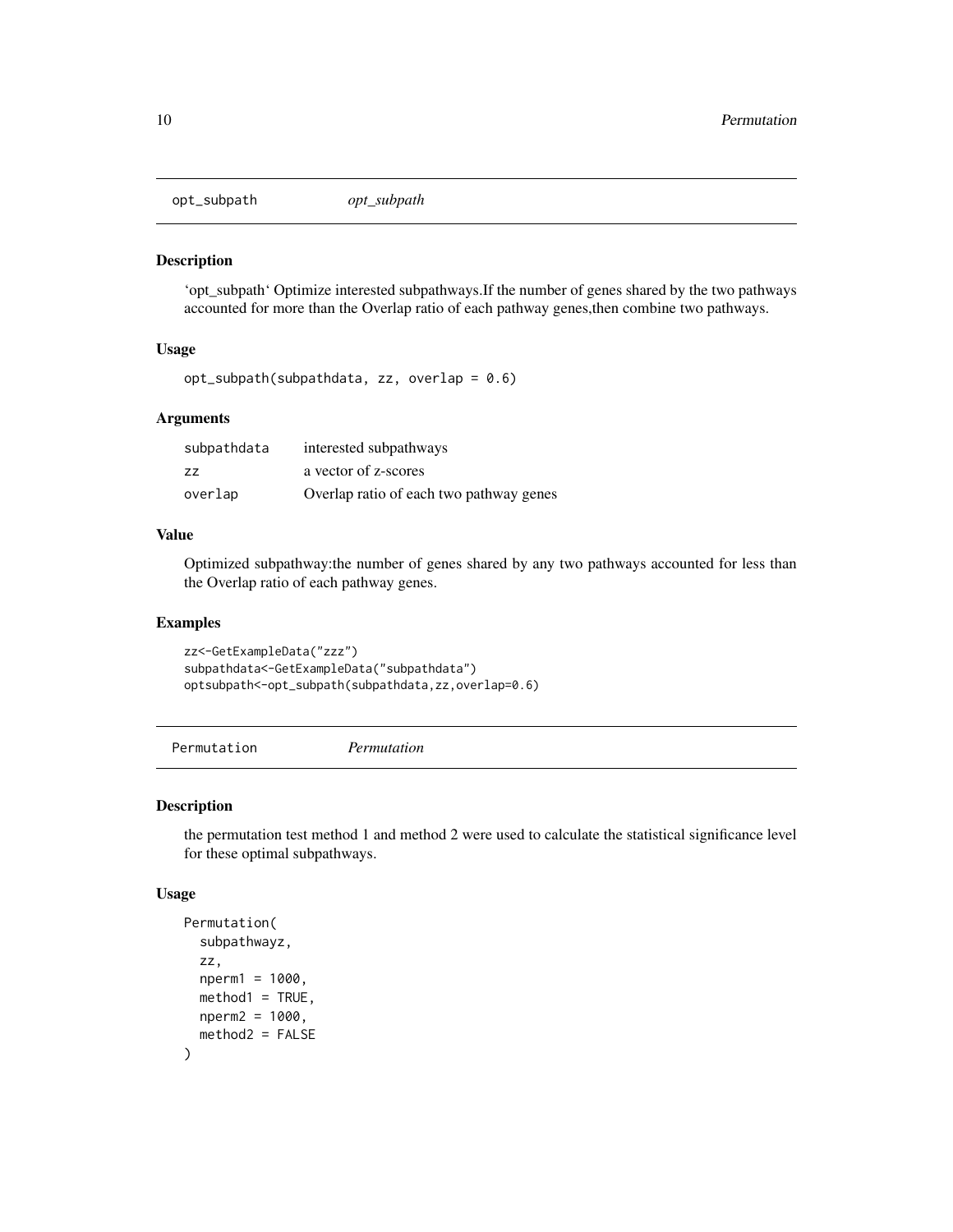## <span id="page-10-0"></span>PlotSubpathway 11

## Arguments

| subpathwayz        | Optimize intersted subpathways               |
|--------------------|----------------------------------------------|
| 77                 | a vector of z-scores                         |
| nperm1             | times of permutation to perform use method 1 |
| method1            | permutation analysis method 1                |
| nperm <sub>2</sub> | times of permutation to perform use method2  |
| method2            | permutation analysis method2                 |

## Value

the statistical significance p value and FDR for these optimal subpathways

## Examples

```
require(graphite)
keysubpathways<-GetExampleData("keysubpathways")
zzz<-GetExampleData("zzz")
Permutation(keysubpathways,zzz,nperm1=10,method1=TRUE,nperm2=10,method2=FALSE)
```
PlotSubpathway *PlotSubpathway*

## Description

PlotSubpathway:plot a network graph when user input a list of gene

## Usage

```
PlotSubpathway(
  subpID,
  pathway.name,
  zz,
  Pathway = "kegg",
  layout = layout.fruchterman.reingold
\mathcal{L}
```
## Arguments

| subpID       | gene list of a interested subpathway                                                        |
|--------------|---------------------------------------------------------------------------------------------|
| pathway.name | name of the interested subpathway                                                           |
| ZZ           | z-score of each gene                                                                        |
| Pathway      | the name of the pathway database                                                            |
| layout       | The layout specification(layout_). It must be a call to a layout specification<br>function. |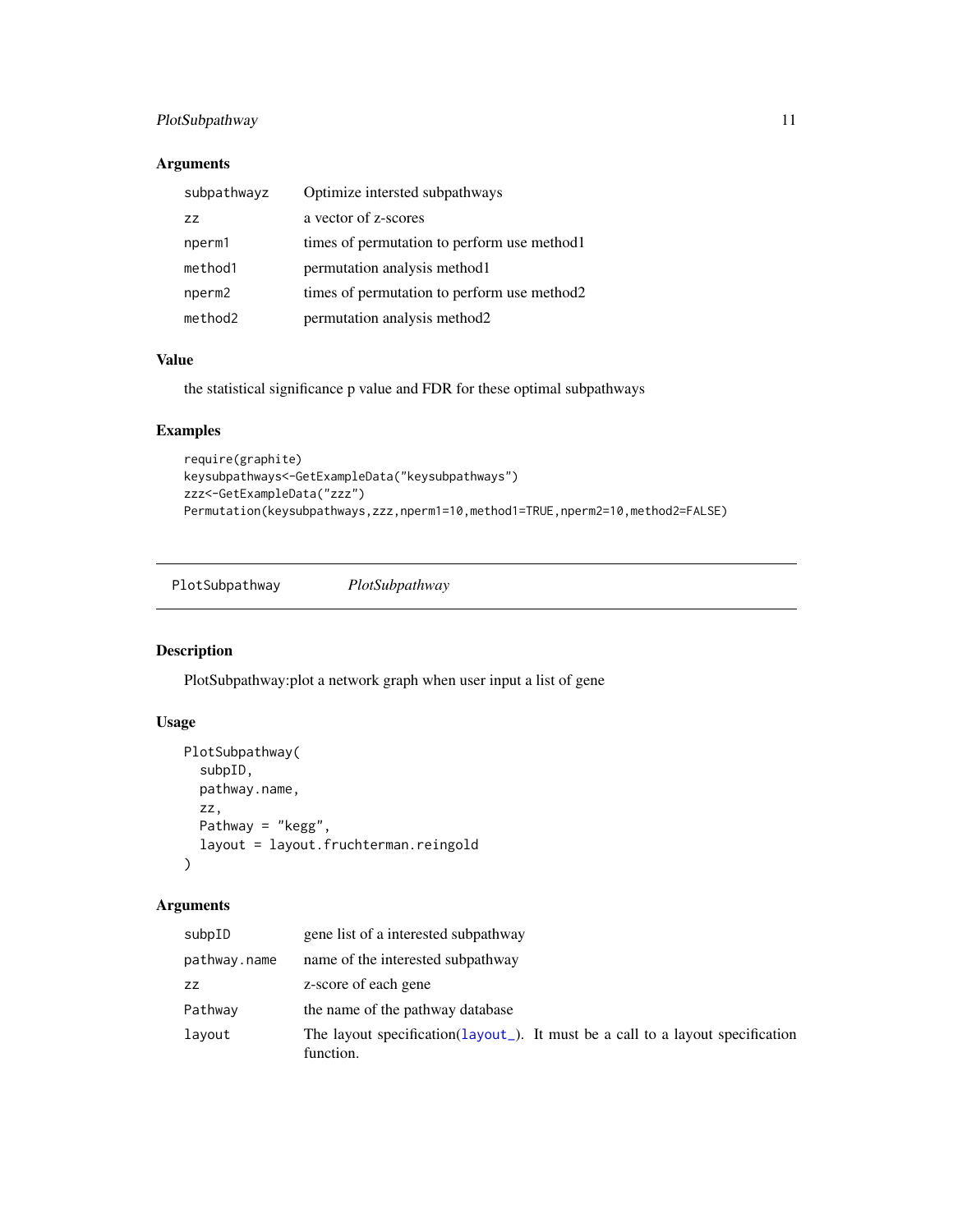## Value

Network graph

## Examples

require(graphite)

```
subpID<-unlist(strsplit("ACSS1/ALDH3B2/ADH1B/ADH1A/ALDH2/DLAT/ACSS2","/"))
pathway.name="Glycolysis / Gluconeogenesis"
zzz<- GetExampleData("zzz")
PlotSubpathway(subpID=subpID,pathway.name=pathway.name,zz=zzz)
```